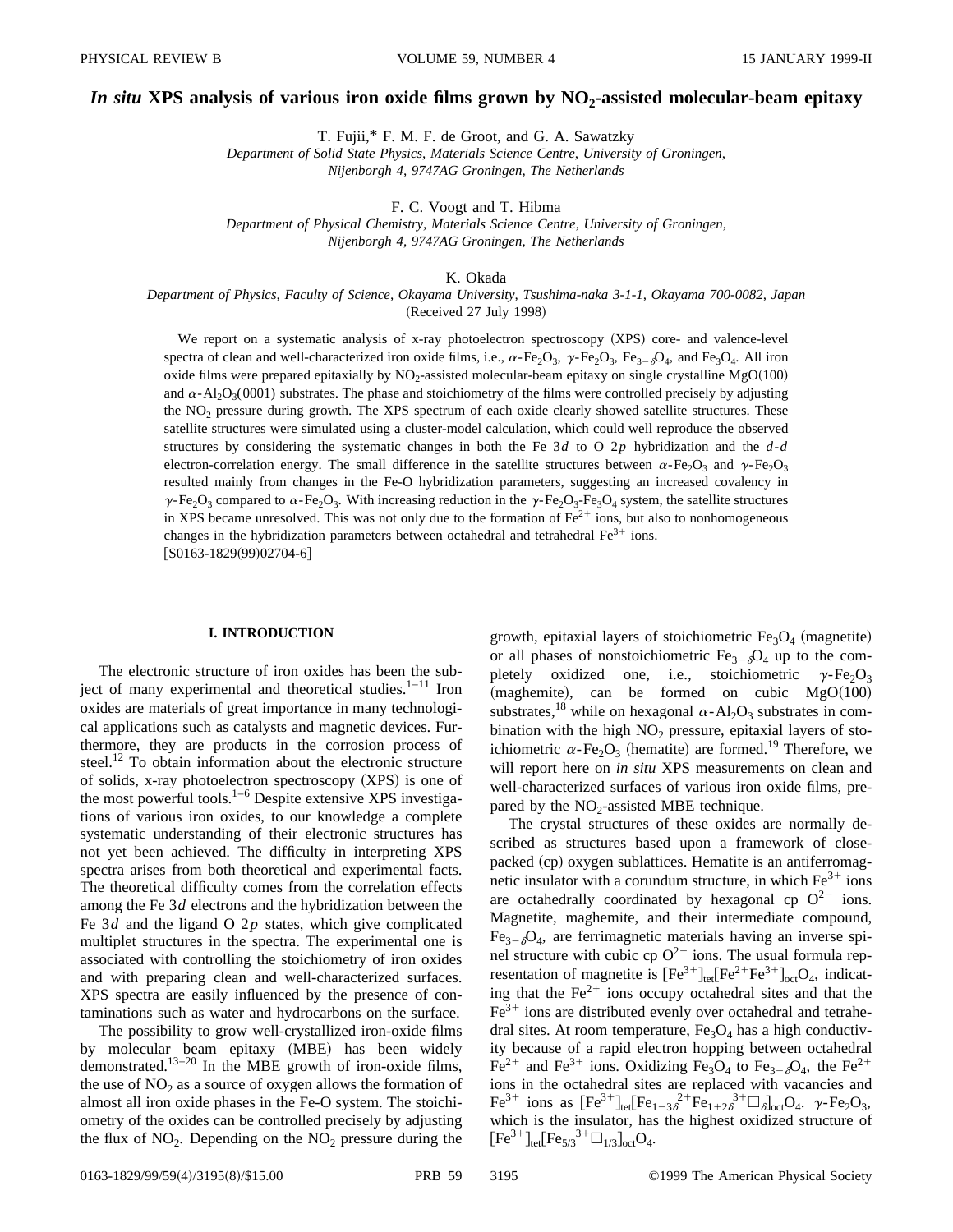It is well known that XPS spectra of iron oxides exhibit so-called shake-up satellite structures. These satellite structures, which are very sensitive to the electronic structure of the compounds, are frequently used as fingerprints to identify the iron oxide phases. Theoretically, the cluster-model calculation can successfully be applied to reproduce the structures in XPS spectra of 3*d* transition compounds.<sup>6,21–24</sup> The multiplet interaction of the core hole created in the photoemission process with the 3*d* electrons is strong enough to redistribute the final-state electron configurations. Also, the configuration interaction produced by charge transfer from the ligand 2*p* orbitals to the metal 3*d* states influences the shape of the spectrum. In this paper, we present the systematic study of XPS Fe 2*p* core-level and valence-band spectra of various epitaxial iron-oxide films, based upon this theory.

#### **II. EXPERIMENT**

To prepare various iron oxides as epitaxial films, we used an ultrahigh vacuum (UHV) system comprising both MBE and XPS chambers. The base pressure of the MBE chamber was  $1 \times 10^{-8}$  Pa. Before deposition, a single-crystalline substrate of MgO(100) or  $\alpha$ -Al<sub>2</sub>O<sub>3</sub>(0001) with dimensions of  $10\times10\times0.3\sim1.0$  mm<sup>3</sup> was annealed for 12 h at 923 K under an O<sub>2</sub> pressure of  $1\times10^{-4}$  Pa, in order to remove hydrocarbon contaminations from the surface. Crystalline order and cleanliness of the substrate surface were checked with lowenergy electron diffraction (LEED), reflection high-energy electron diffraction (RHEED), Auger electron spectroscopy, and XPS.

During deposition, Fe metal was evaporated from a Knudsen cell onto the substrates, with the simultaneous oxidization by an  $NO<sub>2</sub>$  flux coming from a small buffer volume. The flux was regulated by adjusting the pressure in the buffer volume, and therewith the degree of oxidation could be precisely controlled. By using a small flux of the more reactive  $NO<sub>2</sub>$ , instead of conventional  $O<sub>2</sub>$ , the MBE chamber could maintain a low-background pressure  $(<1\times10^{-5}$  Pa) during deposition. The substrate temperature was fixed at 623 K for  $\alpha$ -Fe<sub>2</sub>O<sub>3</sub> films on  $\alpha$ -Al<sub>2</sub>O<sub>3</sub> or at 523 K for Fe<sub>3</sub>O<sub>4</sub>, Fe<sub>3- $\delta$ </sub>O<sub>4</sub>, and  $\gamma$ -Fe<sub>2</sub>O<sub>3</sub> films on MgO. All films had a thickness of about 250 Å, which was monitored by counting the number of RHEED intensity oscillations and by a quartz-crystal oscillator. The  $\delta$  values of Fe<sub>3- $\delta$ </sub>O<sub>4</sub> films on MgO were determined *ex situ* by conversion-electron Mössbauer spectroscopy (CEMS). Figures  $1(a)$  and  $1(b)$  are typical CEMS spectra of Fe<sub>3- $\delta$ </sub>O<sub>4</sub> films prepared at NO<sub>2</sub> buffer volume pressure of 0.166 and 1.33 Pa, respectively. The spectrum at  $NO<sub>2</sub>=0.166$  Pa corresponds to nearly stoichiometric Fe<sub>3</sub>O<sub>4</sub>, while the spectrum at 1.33 Pa was consistent with the one for stoichiometric  $\gamma$ -Fe<sub>2</sub>O<sub>3</sub>. The  $\delta$  values of all Fe<sub>3- $\delta$ </sub>O<sub>4</sub> sample films are summarized in Table I as a function of the  $NO<sub>2</sub>$ pressure. We emphasize here that the  $NO<sub>2</sub>$ -assisted MBE technique could successfully induce the formation of a stoichiometric film of the metastable spinel oxide,  $\gamma$ -Fe<sub>2</sub>O<sub>3</sub>. Details of the thin-film growth process, stoichiometry determination, and crystalline structure of these films were already reported in Refs. 15 and 18–20.

After deposition, the sample films were immediately transferred from the MBE chamber to the XPS chamber under UHV conditions. XPS was performed by using non-



FIG. 1. Typical CEMS spectra of  $Fe_{3-\delta}O_4$  films grown on  $MgO(100)$  at  $NO<sub>2</sub>$  buffer volume pressures of (a) 0.166 Pa and (b) 1.33 Pa.

monochromatic Al K $\alpha$  radiation ( $h\nu=1486.6$  eV) and a VG Clam II hemispherical electron-energy analyzer. The pressure of the XPS chamber during the measurement was 5  $\times 10^{-9}$  Pa, and the instrumental broadening measured at the Ag Fermi edge was estimated to be about 1 eV. Some sample films showed charging  $(<8 \text{ eV})$  in XPS spectra because of their insulator nature. The binding energies were corrected for the charging effect by assuming a constant binding energy for the O 1s peak of  $530.1$  eV.<sup>1</sup> All spectra were corrected by subtracting a Shirley-type background,<sup>25</sup> after subtracting the satellites due to the  $K\alpha_3\alpha_4$  components of the incident x-rays. The XPS O 1*s* spectra of the sample films, shown in Fig. 2, all had a nearly identical single-line profile. The symmetric peak shape without low-intensity side bands proves the cleanliness of the surfaces.

#### **III. CALCULATION METHOD**

In the cluster model approach to simulate XPS spectra of 3*d* transition-metal compounds, the parameters of the Coulomb interaction  $(Q)$  between the core hole  $(c)$  and the 3*d* electron, the correlation energy  $(U)$  between the 3*d* electrons, the ligand 2*p* to the metal 3*d* charge-transfer energy  $(\Delta)$ , and the ligand 2*p* to the metal 3*d* hybridization energy  $T$  are explicitly taken into account.<sup>21,24</sup> The ground-state electron configuration is given by a linear combination of  $3d^n$ ,  $3d^{n+1}L$ , and  $3d^{n+2}L^2$  up to  $3d^{10}L^{10-n}$ , where *n* and *L* denote the number of 3*d* electrons and the ligand hole on

TABLE I. The  $\delta$  values in Fe<sub>3- $\delta$ </sub>O<sub>4</sub> films determined by *ex situ* conversion electron Mössbauer spectroscopy, as a function of the  $NO<sub>2</sub>$  buffer volume pressure during deposition.

| NO <sub>2</sub> buffer<br>volume pressure (Pa) | $\delta$ values in Fe <sub>3-<math>\delta</math></sub> O <sub>4</sub> |
|------------------------------------------------|-----------------------------------------------------------------------|
| 0.166                                          | $0.013 \pm 0.004$                                                     |
| 0.233                                          | $0.030 \pm 0.004$                                                     |
| 0.333                                          | $0.251 \pm 0.007$                                                     |
| 0.400                                          | $0.270 \pm 0.006$                                                     |
| 0.666                                          | $0.284 \pm 0.008$                                                     |
| 1.33                                           | 0.333                                                                 |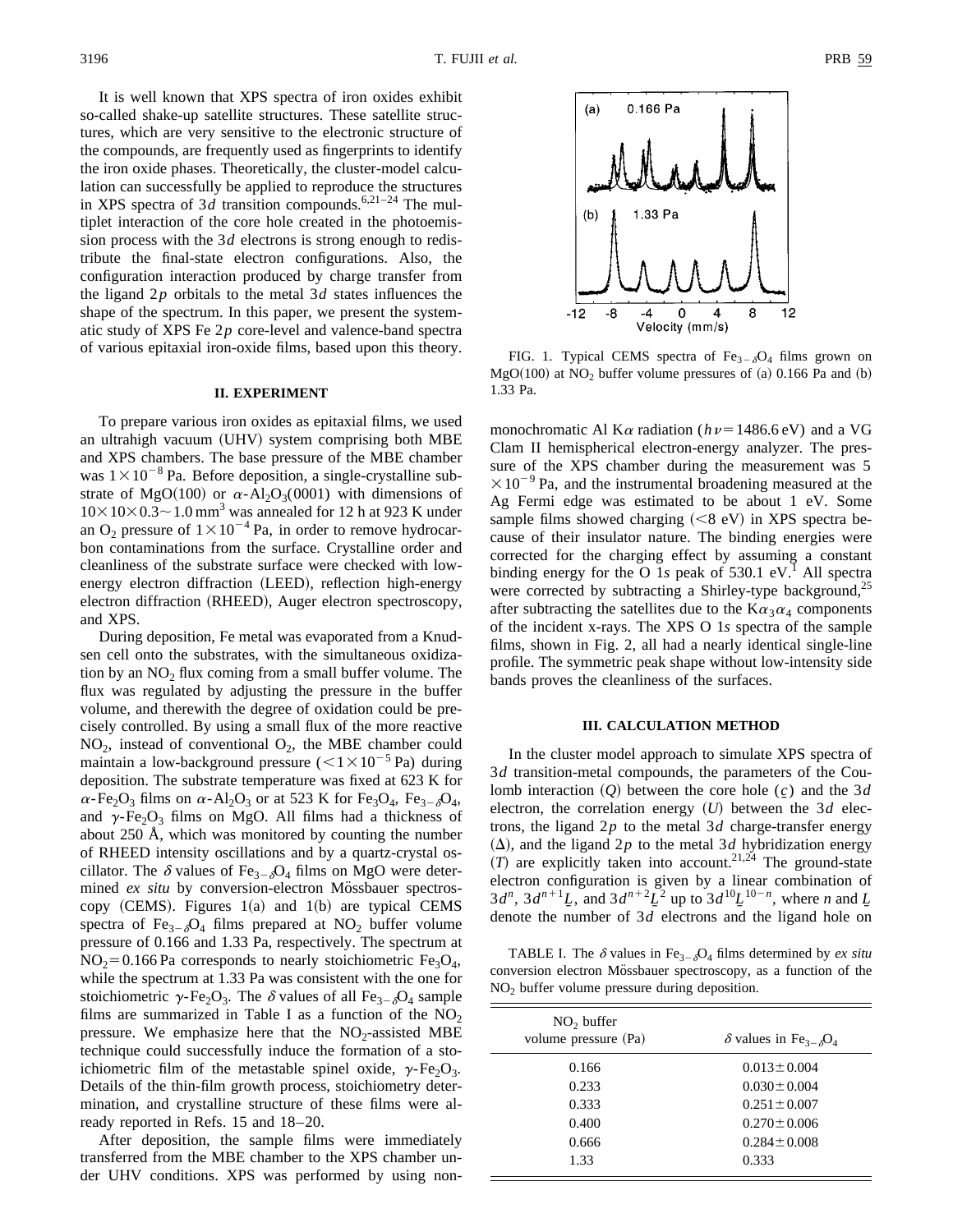

FIG. 2. XPS O 1(*s*) core-level spectra of various iron-oxide films prepared by the  $NO<sub>2</sub>$ -assisted MBE technique. The  $NO<sub>2</sub>$  buffer volume pressures during deposition are indicated in each spectrum.

ligand  $O^{2-}$  ions, respectively. In our calculations, the higher energy terms beyond the first three configurations were neglected. In the same way, the final-state configuration in XPS is given by a linear combination of  $c_2 \cdot 3d^n$ ,  $c_3 \cdot 3d^{n+1}L$ , and  $c^23d^{n+2}L^2$ . The core-hole potential lowers the  $3d^{n+1}L$  and  $3d^{n+2}L^2$  states by *Q* and 2*Q*, respectively, compared to the 3*d<sup>n</sup>* state, which causes a different ordering of final-state levels from initial ones. This is the reason for the strong satellite structure in XPS spectra.<sup>26,27</sup>

In the simplest crystal-field picture, the 3*d* levels in octahedral symmetry  $(O_h)$  are split into two  $e_g$  and three  $t_{2g}$ orbitals, separated by 10*D*q. Each orbital gives a different  $p$ -*d* hybridization energy, as  $Te_g = \sqrt{3}(pd\sigma)$  or  $Tt_{2g}$  $=2(p d\pi)$ , defined by the Slater-Koster transfer integrals.<sup>2</sup> The tetrahedral symmetry  $(T_d)$  gives, compared to the  $O_h$ symmetry, an inverted crystal-field splitting. $27$  Here, the two  $e$  orbitals are lower in energy than the three  $t_2$  orbitals. The *p*-*d* hybridization for each orbital is defined as *Te*  $=2/3\sqrt{6(\rho d\pi)}$  or  $Tt_2=2/3\sqrt{2}(\rho d\pi)-2/3\sqrt{3}(\rho d\sigma)$ . In the present calculation,  $\Delta$  and *U* were defined with respect to the center of gravity of the configuration. Only three parameters of  $\Delta$ , *U*, and  $Te_{(g)}$  were treated as adjustable parameters for simplicity. The anisotropy in hybridization was taken into account, adopting the empirical relation  $Te<sub>g</sub> = -2Tt<sub>2g</sub>$  and  $Te = -1/2 T t_2$ <sup>29</sup> In the XPS Fe 3*d* valence-band spectra, the 3*d* electron hole is created in the Fe 3*d* valence shell. The Coulomb interaction between the 3*d* valence hole and the 3*d* electron was considered equal to *U*. While in the XPS Fe 2*p* core-level spectra, the Coulomb interaction  $(Q)$  was assumed to be slightly  $(0.5 \text{ eV})$  larger than *U*. Because a full-multiplet interatomic charge-transfer model approves the larger *U* value than that the conventional relation of  $U=0.8Q$  expected, which is originally proposed by a pure chargetransfer model.<sup>30</sup> If we adopted the relation of  $U=0.8Q$ , we could not reproduce the XPS Fe 3*d* valence-band and Fe 2*p* core-level spectra simultaneously by using the same parameter values. The value of 10*Dq* is effected by both the ionic and the covalent contribution. The latter can be estimated from the short-range model parameters as 10*Dq*(cov)



FIG. 3. Observed (a) and simulated (b) XPS Fe  $2p$  core-level spectra of an  $\alpha$ -Fe<sub>2</sub>O<sub>3</sub>(0001) film on  $\alpha$ -Al<sub>2</sub>O<sub>3</sub>(0001). The parameter values used for the simulation are listed in Table II.

 $=\sqrt{\Delta^2+4Te_g^2}-\sqrt{\Delta^2+4Tt_{2g}^2}$ .<sup>31</sup> The former was fixed to  $10Dq$ (ion)=0.5 eV because it had little effect on the XPS spectral shape.<sup>24</sup> The Slater integrals were scaled down to 85% of the ionic Hartree-Fock-Slater calculation.

#### **IV. RESULTS AND DISCUSSION**

## **A.**  $\alpha$ -Fe<sub>2</sub>O<sub>3</sub> **and**  $\gamma$ -Fe<sub>2</sub>O<sub>3</sub> **films**

Ferric oxides are polymorphic, i.e., they occur as  $\alpha$ -Fe<sub>2</sub>O<sub>3</sub> with a corundum structure and  $\gamma$ -Fe<sub>2</sub>O<sub>3</sub> with a deficient spinel structure. Despite the large differences in their crystal structures, the XPS Fe 2p core-level spectra of  $\alpha$ -Fe<sub>2</sub>O<sub>3</sub> and  $\gamma$ -Fe<sub>2</sub>O<sub>3</sub> are known to be almost identical with each other.<sup>2</sup> Figure 3(a) shows the XPS Fe 2p spectrum of an  $\alpha$ -Fe<sub>2</sub>O<sub>3</sub> film on  $\alpha$ -Al<sub>2</sub>O<sub>3</sub>(0001), while the spectrum of a  $\gamma$ -Fe<sub>2</sub>O<sub>3</sub> film on  $MgO(100)$  is shown in Fig. 4(a). The formation of stoichiometric  $\gamma$ -Fe<sub>2</sub>O<sub>3</sub> without any Fe<sup>2+</sup> components was confirmed by CEMS, RHEED and LEED. The Fe  $2p_{3/2}$  and  $2p_{1/2}$  main peaks of both films are clearly accompanied by satellite structures on their high binding-energy side, at about 8 eV. The binding energy of about 711 eV for the Fe  $2p_{3/2}$ 



FIG. 4. Observed (a) and simulated (b) XPS Fe  $2p$  core-level spectra of a  $\gamma$ -Fe<sub>2</sub>O<sub>3</sub>(100) film on MgO(100). The simulated spectrum labeled ''Total'' is obtained by a weighted summation of the octahedral and tetrahedral  $Fe<sup>3+</sup>$  components. The parameter values used for the simulation are listed in Table II.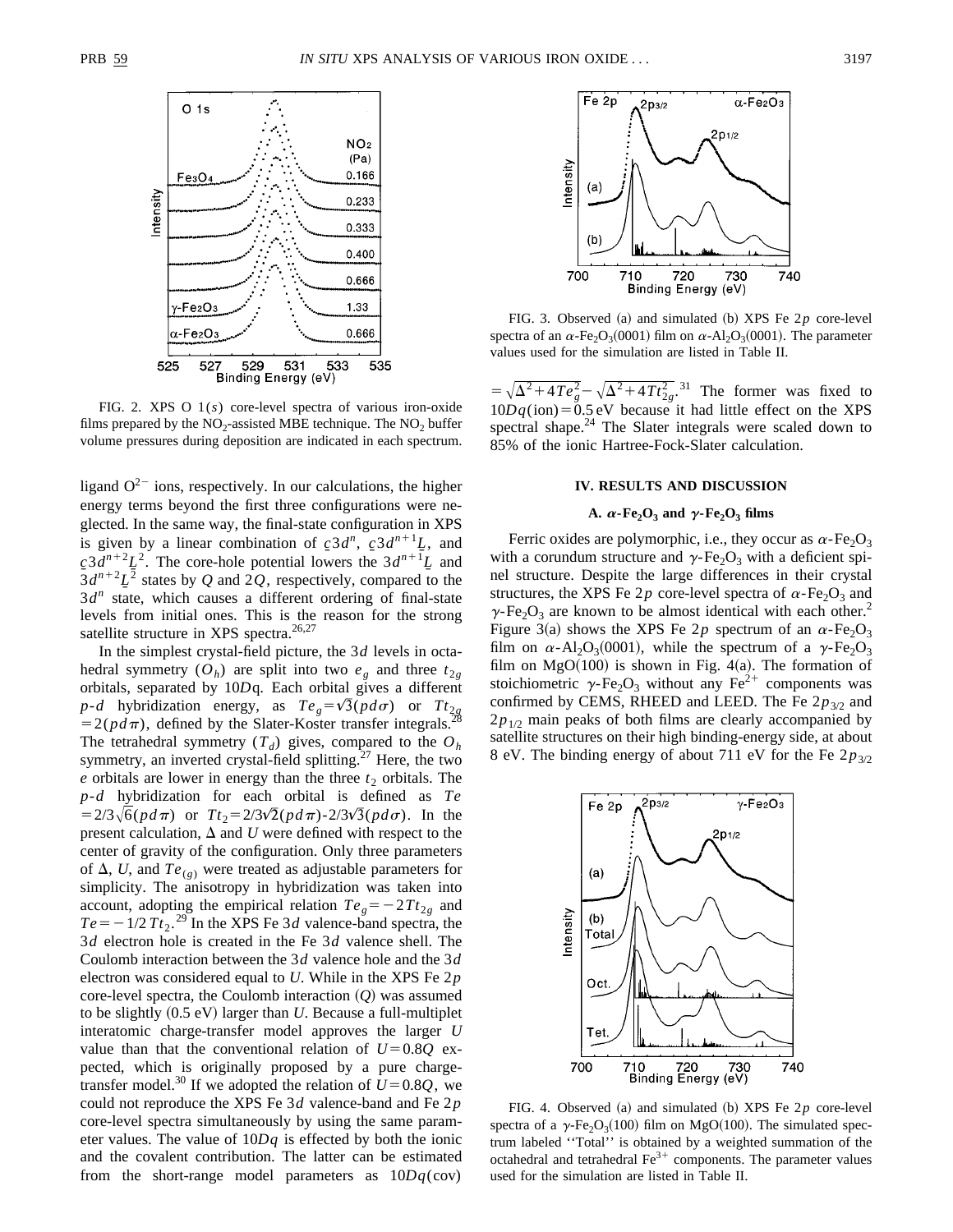TABLE II. Spectral parameters of the XPS Fe  $2p_{3/2}$  core-level spectra of  $\alpha$ -Fe<sub>2</sub>O<sub>3</sub> and  $\gamma$ -Fe<sub>2</sub>O<sub>3</sub> films shown in Figs. 3(a) and 4(a), respectively. Tabulated are the binding energy of the  $2p_{3/2}$  main peak maximum (BE), the intensity ratio of the satellite to the main peak  $(I_S/I_M)$ , and the separation between them  $(\delta E)$ .

| Compound                                 | <b>BE</b><br>(eV) | $I_{S}/I_{M}$ | $\delta E$<br>(eV) |
|------------------------------------------|-------------------|---------------|--------------------|
| $\alpha$ -Fe <sub>2</sub> O <sub>3</sub> | 710.9             | 0.473         | 8.1                |
| $\gamma$ -Fe <sub>2</sub> O <sub>3</sub> | 710.7             | 0.446         | 8.2                |

main peak is consistent with typical values for the ferric oxides reported in the literature. $1-4$  The observed spectral parameters of the  $2p_{3/2}$  peaks for both films are listed in Table II. We find that the XPS Fe 2*p* spectrum of the clean  $\gamma$ -Fe<sub>2</sub>O<sub>3</sub> film have two remarkable features compared with that of the clean  $\alpha$ -Fe<sub>2</sub>O<sub>3</sub>, and both are quite reproducible: (i) the intensity of the satellite peak is reduced, and (ii) the  $2p_{3/2}$  main peak is slightly shifted to lower binding energy.

In the case of  $\alpha$ -Fe<sub>2</sub>O<sub>3</sub>, all the Fe<sup>3+</sup> ions occupy octahedral sites. So, the calculation of the XPS Fe 2*p* core-level spectrum for  $\alpha$ -Fe<sub>2</sub>O<sub>3</sub> involved only one FeO<sub>6</sub> cluster. Figure  $3(b)$  shows a simulated XPS Fe  $2p$  spectrum by using the parameter values listed in Table III. The simulated spectrum well reproduces the satellite structures in the observed spectrum. The parameter values used agree well with the values reported by other groups, as measured with XPS  $(Ref. 6)$  or x-ray absorption spectroscopy.<sup>11</sup> It should be noticed that " $\Delta_{\text{eff}}$ " and " $U_{\text{eff}}$ " as used in the so-called Zaanen-Sawatzky-Allen  $(ZSA)$  diagram<sup>26</sup> are defined with respect to the lowest energy configuration by both the multiplet splitting and the crystal-field splitting. The effective chargetransfer energy  $\Delta_{\text{eff}}$  and the 3*d*-3*d* correlation energy  $U_{\text{eff}}$ have the following relations with " $\Delta$ " and "*U*" used in our calculation, i.e.,  $\Delta_{\text{eff}} = \Delta + 2 \delta d^{n} - \delta d^{n+1} - \delta d^{n} \underline{L}$  and  $U_{\text{eff}} = U$  $+2\delta d^{n}-\delta d^{n+1}-\delta d^{n-1}$ , respectively, where  $\overline{\delta d}^{n}$  denotes the energy difference between the center of gravity and the lowest energy for the  $d^n$  configuration. Depending on the relative values of  $U_{\text{eff}}$  and  $\Delta_{\text{eff}}$ , the oxides are classified as a Mott-Hubbard insulator ( $U_{\text{eff}}<\Delta_{\text{eff}}$ ) or a charge-transfer insulator ( $U_{\text{eff}}>\Delta_{\text{eff}}$ ). The parameter values in Table III are plotted in the ZSA diagram shown in Fig. 5. The electronic structure in the  $\alpha$ -Fe<sub>2</sub>O<sub>3</sub> film is clearly that of a chargetransfer insulator as reported previously.<sup>6,11</sup>

**TABLE III.** Parameter values  $(\Delta, Te_{(g)}, Tt_{2(g)}, U, \text{ and } Q)$  of various iron oxides used for the cluster calculation of the XPS Fe  $2p$  spectra. The last column is the iron-to-oxygen mean distance  $(r)$ of each site reported for bulk crystals.

| Compound Sites $\Delta$ (eV) (eV) (eV) $U$ (eV) $Q$ (eV) $r(A)$ |                               |     |      | $Te_{(g)}$ $Tt_{2(g)}$ |     |     |      |
|-----------------------------------------------------------------|-------------------------------|-----|------|------------------------|-----|-----|------|
| $\alpha$ -Fe <sub>2</sub> O <sub>3</sub>                        | $Fe_{Oct}^{3+}$               | 2.0 | 2.6  | $-1.3$                 | 7.5 | 8.0 | 1.99 |
| $\gamma$ -Fe <sub>2</sub> O <sub>3</sub>                        | $FeOct3+$                     | 2.0 | 2.7  | $-1.35$                | 7.0 | 7.5 | 2.03 |
|                                                                 | $Fe_{\text{Tet}}^{3+}$        | 2.0 | 1.35 | $-2.7$                 | 7.0 | 7.5 | 1.89 |
| Fe <sub>3</sub> O <sub>4</sub>                                  | $\text{Fe}_{\text{Oct}}^{3+}$ | 2.0 |      | $2.2 - 1.1$            | 7.5 | 8.0 | 2.07 |
|                                                                 | $Fe_{Oct}^{2+}$               | 4.0 | 2.3  | $-1.15$                | 7.0 | 7.5 | 2.07 |
|                                                                 | $Fe_{\text{Tet}}^{3+}$        | 2.0 | 1.35 | $-2.7$                 | 7.0 | 7.5 | 1.87 |





FIG. 5. Zaanen-Sawatzky-Allen diagram for the various iron oxides:  $\circ$ ,  $\alpha$ -Fe<sub>2</sub>O<sub>3</sub>,  $\triangle$ ,  $\gamma$ -Fe<sub>2</sub>O<sub>3</sub>; and  $\times$ , Fe<sub>3</sub>O<sub>4</sub>.

In  $\gamma$ -Fe<sub>2</sub>O<sub>3</sub>, the Fe<sup>3+</sup> ions occupy both octahedral and tetrahedral sites with unequal frequency of 5:3. Strictly speaking, the octahedral sites in  $\gamma$ -Fe<sub>2</sub>O<sub>3</sub> consist of three different sites because of the small distortions from the perfect octahedron. However, the electronic structures of these pseudo-octahedral sites were reported to be quite similar to each other.<sup>11</sup> Thus, our XPS calculation for  $\gamma$ -Fe<sub>2</sub>O<sub>3</sub> involved only one octahedral and one tetrahedral cluster, ignoring the pseudo-octahedral structures. The simulated XPS Fe 2p spectrum of  $\gamma$ -Fe<sub>2</sub>O<sub>3</sub> shown in Fig. 4(b) was obtained by weighted summation of the octahedral  $Fe<sup>3+</sup>$  and the tetrahedral  $Fe<sup>3+</sup>$  components. The problem at this point is the relative energy position between them. We assumed that the centers of gravity of the ground- and final-state energy levels for each site ions are the same. The binding energy of the Fe  $2p_{3/2}$  main peak for the tetrahedral sites is slightly lowered from that for the octahedral sites, even though both sites have the same energy levels of the center of gravity. This could be one of the reasons for the lowered binding energy of the Fe  $2p_{3/2}$  main peak for the  $\gamma$ -Fe<sub>2</sub>O<sub>3</sub> film. The inverted crystal field in the tetrahedral ions gives different  $\Delta_{\text{eff}}$  and  $U_{\text{eff}}$  from the octahedral ones. But the insulating gaps of  $\Delta_{\text{eff}}$ and  $U_{\text{eff}}$  in both sites of  $\gamma$ -Fe<sub>2</sub>O<sub>3</sub> hardly differ from those in  $\alpha$ -Fe<sub>2</sub>O<sub>3</sub>. It certainly is a charge-transfer insulator as shown in the ZSA diagram of Fig. 5.

It is well known that the *p*-*d* hybridization considerably effects the satellite intensities.<sup>19,21–24,27</sup> For theoretical simplicity, we considered here only two ground-state configurations, i.e.,  $d^5$  and  $d^6L$ , and disregarded the multiplet splitting. The ground state is written as  $\psi_i = \cos \alpha \vert d^5$ + sin  $\alpha | d^6L$ , where  $\alpha$  is the coefficient proportional to  $T/\Delta$ in the weak hybridization limit. The final state forms bonding and antibonding combinations. The main peak corresponds to the transition from the ground state to the bonding final state, written as  $\psi_f = \sin \beta \vert c d^5 \rangle + \cos \beta \vert c d^6 L \rangle$ , while the satellite peak is due to the antibonding state written as  $\psi_f^*$  $= -\cos \beta \vert \underline{c} d^5 \rangle + \sin \beta \vert \underline{c} d^6 \underline{L} \rangle$ , with  $\beta$  the coefficient proportional to  $T/(Q-\Delta)$ . Then, the main and the satellite peaks are normally assigned to the transition to the ''screened'' corehole final state  $(|c d^6 L\rangle)$  and the "unscreened" final state  $(|c d^5\rangle)$ , respectively, when  $Q > \Delta$ .<sup>27</sup> The intensity of the satellite peak is given by the transition-matrix elements between  $\psi_i$  and  $\psi_f^*$ , which are approximately written as  $1 - T^2/\Delta(O-\Delta)$ . It follows that the satellite intensity is strongly influenced by *T*. The other parameters  $\Delta$  and  $Q$  can-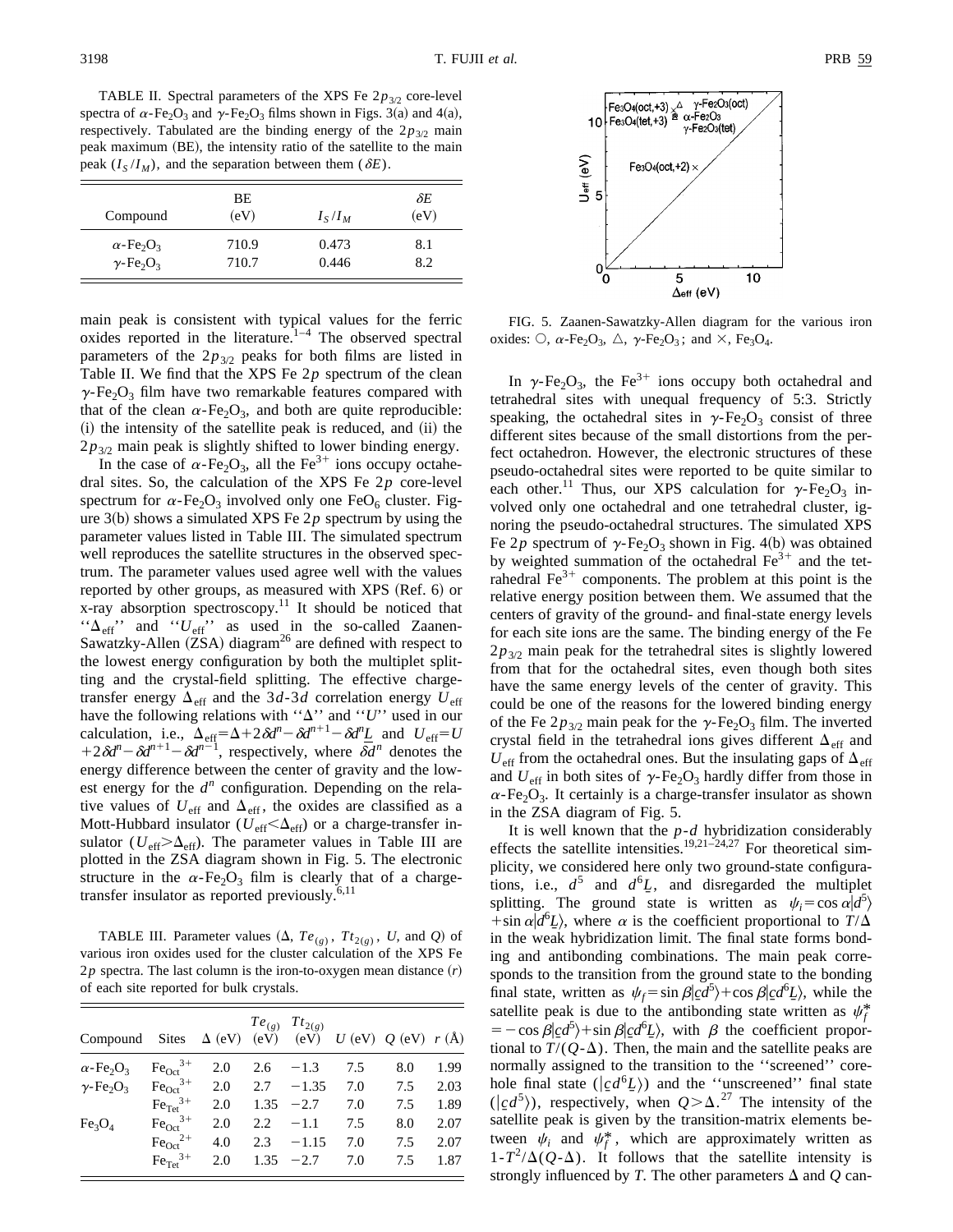

FIG. 6. Observed (a) and simulated (b) XPS spectra of the valence-band region of an  $\alpha$ -Fe<sub>2</sub>O<sub>3</sub>(0001) film. The simulated spectrum includes only Fe 3*d* derived states and excludes nonbonding O 2*p* states. The parameter values measured in the XPS Fe 2*p* spec $trum$  (Fig. 3) are used for the simulation.

not reasonably reproduce the simultaneous changes in both the satellite intensities and the positions. Therefore, we conclude that the decreased satellite intensity of  $\gamma$ -Fe<sub>2</sub>O<sub>3</sub> compared to  $\alpha$ -Fe<sub>2</sub>O<sub>3</sub> is mainly caused by an increase in *T*. However, the Harrison's relation states that *T* varies with the interatomic distance as  $r^{-3.5}$ .<sup>29</sup> So one expects, on the contrary, a decrease in *T* of  $\gamma$ -Fe<sub>2</sub>O<sub>3</sub>, because the octahedral Fe-O distance in bulk  $\gamma$ -Fe<sub>2</sub>O<sub>3</sub> is about 2% larger than that in bulk  $\alpha$ -Fe<sub>2</sub>O<sub>3</sub>.<sup>32</sup> Therefore, our experimental results suggest that the Harrison's relations could not be applied rigidly on these systems because the crystal structures of  $\gamma$ -Fe<sub>2</sub>O<sub>3</sub> and  $\alpha$ -Fe<sub>2</sub>O<sub>3</sub> are very different. Another explanation might be that the lattice mismatch between the film and substrate induces anisotropic strains at the interface, $33$  leading to a change in the interatomic distances in thin films. Nevertheless, the increase in *T* of the  $\gamma$ -Fe<sub>2</sub>O<sub>3</sub> film suggests that the Fe-O bonds in  $\gamma$ -Fe<sub>2</sub>O<sub>3</sub> are more covalent than those in  $\alpha$ -Fe<sub>2</sub>O<sub>3</sub>, causing the intra-atomic Coulomb energies of *Q* and  $U$  to be screened by the density of polarizable bonds.<sup>2</sup> The increasing covalency could shift the binding energy of the XPS Fe 2*p* levels. This is a second reason for the lowered binding energy of the Fe  $2p_{3/2}$  main peak for  $\gamma$ -Fe<sub>2</sub>O<sub>3</sub>.

The *p*-*d* hybridization also influences the satellite positions.<sup>19,21–24,27</sup> The separation between the main and the satellite peaks is approximately given by  $\delta E = [(\Delta - Q)^2]$  $+4T^2$ <sup> $1/2$ </sup>. The increase in *T* of  $\gamma$ -Fe<sub>2</sub>O<sub>3</sub> as discussed above makes  $\delta E$  larger, while the decrease in  $Q$  makes it smaller when  $\Delta < Q$ . These two effects cancel each other almost out and the simulated parameters of  $\gamma$ -Fe<sub>2</sub>O<sub>3</sub> give a very small decrease in  $\delta E$  for the octahedral  $\text{Fe}^{3+}$  ions. On the other hand, the spectrum for the tetrahedral  $Fe^{3+}$  has satellite positions with larger  $\delta E$ . Therefore, the XPS Fe 2p core-level spectrum of  $\gamma$ -Fe<sub>2</sub>O<sub>3</sub> contains almost the same satellite positions, but with smaller intensities compared to  $\alpha$ -Fe<sub>2</sub>O<sub>3</sub>.

Figures  $6(a)$  and  $7(a)$  show the observed XPS spectra of the valence-band region of  $\alpha$ -Fe<sub>2</sub>O<sub>3</sub> and  $\gamma$ -Fe<sub>2</sub>O<sub>3</sub> films, respectively. Both spectra consist of a main band  $(0-10 \text{ eV})$ , a satellite band  $(10-17 \text{ eV})$  and the O 2*s* level  $(21.5 \text{ eV})$ . The main band in both spectra seems to have a three-peak structure with maxima at about 2.7, 4.9, and 7.2 eV, which is in good agreement with the valence-band structures of the corresponding bulk crystals.<sup>2,8</sup> The most remarkable difference between  $\alpha$ -Fe<sub>2</sub>O<sub>3</sub> and  $\gamma$ -Fe<sub>2</sub>O<sub>3</sub> is the intensity of the first



FIG. 7. Observed (a) and simulated (b) XPS spectra of the valence-band region of a  $\gamma$ -Fe<sub>2</sub>O<sub>3</sub>(100) film on MgO(100). The parameter values measured in the XPS Fe  $2p$  spectrum (Fig. 4) are used for the simulation. The simulated spectrum labeled ''Total'' is obtained by a weighted summation of the octahedral and tetrahedral  $Fe<sup>3+</sup>$  components.

peak in the main band at about 2.7 eV. The integrated intensity of the valence-band region  $(-2.5-17.0 \text{ eV})$  normalized on the O 2*s* intensity is plotted in Fig. 8 for the various iron oxide films. It is noticeable that the valence-band intensity of  $\alpha$ -Fe<sub>2</sub>O<sub>3</sub> is slightly smaller than that of  $\gamma$ -Fe<sub>2</sub>O<sub>3</sub>. This should relate in some way to the difference in the number of valence states and suggests a more covalent nature of  $\gamma$ -Fe<sub>2</sub>O<sub>3</sub> compared to  $\alpha$ -Fe<sub>2</sub>O<sub>3</sub>. The valence-band spectra are mainly comprised of the Fe 3*d* and the O 2*p* levels. The increased covalency of the  $Fe^{3+}-O^{2-}$  bonds should move the electron population from the O 2*p* derived states to the Fe 3*d* derived states. Furthermore, the photoemission cross section of Fe 3*d* is much larger than that of O 2 $p$ .<sup>34</sup> Taking this into account, it is concluded that the Fe-O bonds in  $\gamma$ -Fe<sub>2</sub>O<sub>3</sub> are more covalent than those in  $\alpha$ -Fe<sub>2</sub>O<sub>3</sub>, in agreement with the larger Fe 3*d*-O2*p* hybridization as discussed above.

The same parameter values of  $\Delta$ , *T*, and *U* derived from the XPS Fe  $2p$  core-level spectra (see Table III) were used for the simulation of the XPS Fe 3*d* valence-band spectra. The effects of the configuration-dependent hybridization,



FIG. 8. Integrated valence-band intensities  $(-2.5-17.0 \text{ eV})$  of various iron oxide films as a function of  $\delta$  in Fe<sub>3- $\delta$ </sub>O<sub>4</sub>. The intensity is normalized on the O 2*s* intensity.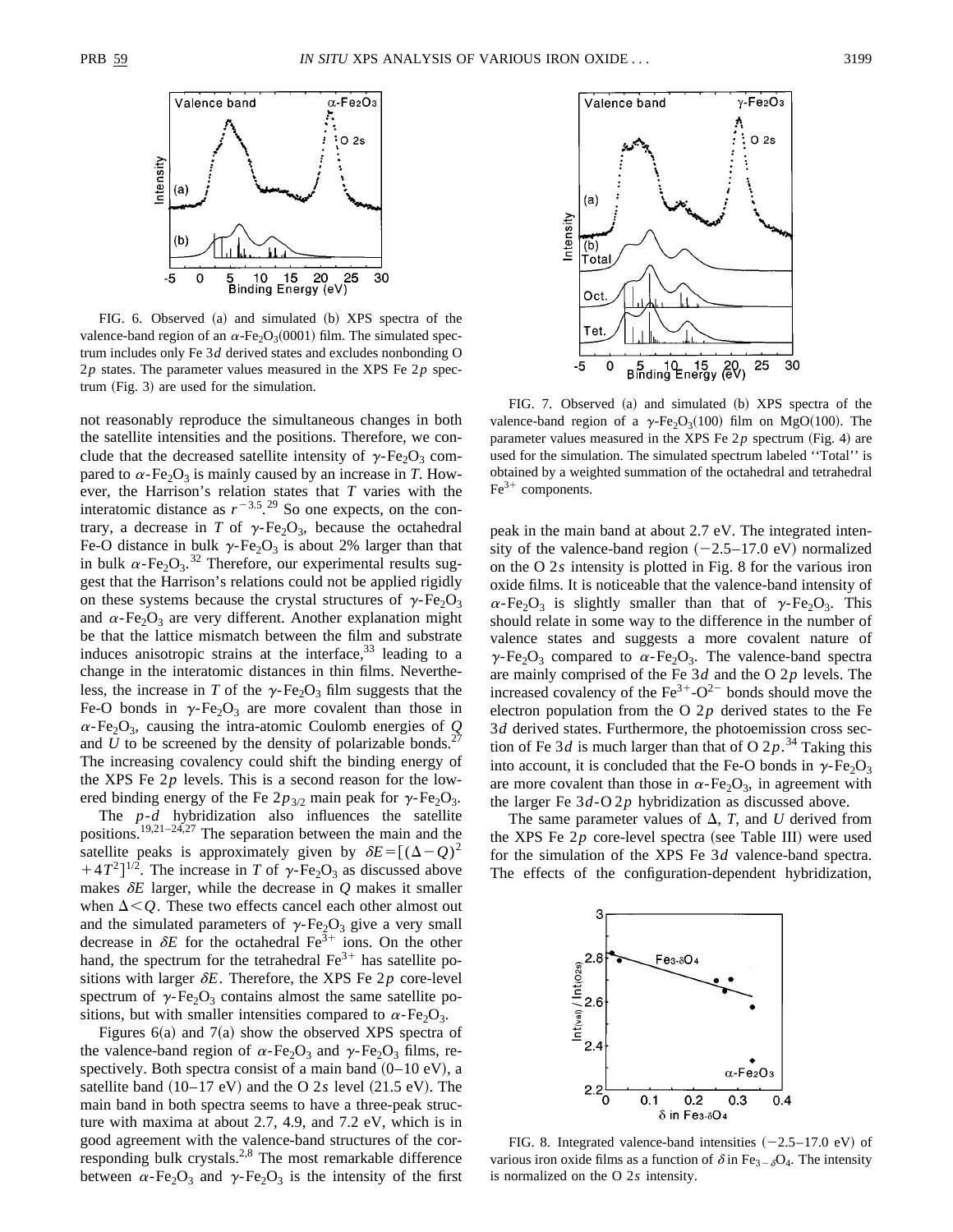

FIG. 9. XPS Fe 2*p* core-level spectra of various iron deficient  $Fe_{3-\delta}O_4$  films between  $\gamma$ -Fe<sub>2</sub>O<sub>3</sub> and Fe<sub>3</sub>O<sub>4</sub> on MgO(100) as a function of the  $NO<sub>2</sub>$  pressure during deposition.

which should bring about a small difference in these parameter values between the XPS Fe 2*p* and 3*d* spectra, were ignored.<sup>35</sup> The simulated spectra shown in Figs.  $6(b)$  and 7(b) reproduce well the satellite structures for both  $\alpha$ -Fe<sub>2</sub>O<sub>3</sub> and  $\gamma$ -Fe<sub>2</sub>O<sub>3</sub> films. It should be noticed again that the Fe 3*d* derived main bands are contaminated by a large contribution from unhybridized O  $2p$  states,<sup>6,8</sup> which are left unconsidered in the present calculation. Lad and Henrich reported that the O 2*p* emission exhibited a single broad maximum between 2 and 8 eV, and that the peak shape was essentially identical in each of the various iron oxides. $8$  So, the differences in the main band structures between  $\alpha$ -Fe<sub>2</sub>O<sub>3</sub> and  $\gamma$ -Fe<sub>2</sub>O<sub>3</sub> should mainly result from changes in the Fe 3*d* derived states. The calculated spectrum for the tetrahedral  $Fe<sup>3+</sup>$  ions gives a large intensity at lower energies. Thus, we conclude that the tetrahedral Fe<sup>3+</sup> ions in  $\gamma$ -Fe<sub>2</sub>O<sub>3</sub> cause the increase in the first peak intensity of the main band at about 2.7 eV.

## **B.** Fe<sub>3- $\delta$ </sub>O<sub>4</sub> films

 $Fe<sub>3</sub>O<sub>4</sub>$  is a mixed-valence compound with a conventional notation of  $[Fe^{3+}]_{\text{tet}}[Fe^{2+}Fe^{3+}]_{\text{oct}}[O_4$ . At room temperature, the octahedral  $Fe^{3+}$  and  $Fe^{2+}$  ions can formally be written as  $Fe<sup>2.5+</sup>$  because of a rapid electron hopping with a frequency of about  $10^{-11}$  sec.<sup>36</sup> Therefore, the room-temperature Mössbauer spectrum of  $Fe<sub>3</sub>O<sub>4</sub>$  consists of only two superimposed sextets, assigned to the tetrahedral  $Fe<sup>3+</sup>$  ions and the octahedral  $Fe^{2.5+}$  ions, respectively, as shown in Fig. 1(a). However, the core-hole lifetime in the photoemission process is on the order of  $10^{-15}$  sec,<sup>37</sup> which is much faster than the hopping frequency. Therefore, the  $Fe^{3+}$  and  $Fe^{2+}$  ions in octahedral sites are distinguishable by XPS in contrast to Mössbauer spectroscopy.

Figure 9 shows a series of XPS Fe 2*p* core-level spectra of nonstoichiometric  $Fe_{3-6}O_4$  films between  $Fe_3O_4$  and  $\gamma$ -Fe<sub>2</sub>O<sub>3</sub> as a function of the NO<sub>2</sub> pressure during growth. The film with  $\delta$ =0.013 prepared at an NO<sub>2</sub> pressure of 0.166 Pa is nearly stoichiometric Fe<sub>3</sub>O<sub>4</sub>, while the one with  $\delta$ 



FIG. 10. Observed (a) and simulated (b) XPS Fe  $2p$  core-level spectra of a Fe<sub>2</sub>O<sub>4</sub>(100) film on MgO(100). The simulated spectrum labeled "Total" is obtained by a summation of the octahedral  $Fe^{2+}$ and  $Fe<sup>3+</sup>$  and the tetrahedral  $Fe<sup>3+</sup>$  components. The parameter values used for the simulation are listed in Table II.

=0.333 at 1.33 Pa is stoichiometric  $\gamma$ -Fe<sub>2</sub>O<sub>3</sub>. The intensity of the main-peak shoulder at around 709 eV, which is characteristic for the formation of  $Fe^{2+}$  ions,<sup>1–3</sup> increases with decreasing  $\delta$ . But, in spite of the formation of Fe<sup>2+</sup> ions, the binding energy of the Fe  $2p_{3/2}$  main peak maximum in  $Fe_{3-\delta}O_4$  hardly seems to depend on  $\delta$ . On the other hand, the  $2p_{1/2}$  main peak gradually shifts to lower binding energy with decreasing  $\delta$ . In the XPS spectrum of Fe<sub>3</sub>O<sub>4</sub>, the 2 $p_{3/2}$ satellite at about 719 eV characteristic of the  $Fe<sup>3+</sup>$  ions in  $\gamma$ -Fe<sub>2</sub>O<sub>3</sub>, becomes less resolved due to rising intensities at about 716 eV. These latter intensities are normally assigned to the satellite for the  $Fe<sup>2+</sup>$  ions, analogous to the spectrum of wustite, FeO. $^{1-3}$  However, the Fe-O interatomic distance of the octahedral sites in bulk  $Fe<sub>3</sub>O<sub>4</sub>$  is about 2% smaller than that in bulk FeO. $32$  The change in the Fe-O distance should influence the *p*-*d* hybridization parameters, as discussed above. To reproduce the XPS Fe 2*p* core-level spectrum for  $Fe<sub>3</sub>O<sub>4</sub>$  by a cluster calculation, we tried to optimize these parameters for  $Fe<sub>3</sub>O<sub>4</sub>$ . The simulation involved three iron-oxygen clusters, i.e., octahedral  $Fe^{2+}$ , octahedral  $Fe^{3+}$ , and tetrahedral  $Fe<sup>3+</sup>$  ones.

The simulated XPS Fe  $2p$  core-level spectrum of Fe<sub>3</sub>O<sub>4</sub>, obtained by summation of three spectra of the above clusters, is shown in Fig. 10. The relative binding energies of the  $Fe^{2+}$ and the  $Fe^{3+}$  spectra were simply determined by subtracting the observed XPS spectrum of  $\gamma$ -Fe<sub>2</sub>O<sub>3</sub> from that of Fe<sub>3</sub>O<sub>4</sub>. The Fe  $2p_{3/2}$  main peak maximum of the Fe<sup>2+</sup> component has a binding energy of 708.5 eV, while that that of the  $Fe^{3+}$ components in  $\gamma$ -Fe<sub>2</sub>O<sub>3</sub> is 710.6 eV. To optimize the parameter values of  $Fe<sub>3</sub>O<sub>4</sub>$ , we referred to the structural parameters of bulk crystals. The Fe-O interatomic distance of octahedral sites in  $Fe<sub>3</sub>O<sub>4</sub>$  is enlarged by about 2% compared to  $\gamma$ -Fe<sub>2</sub>O<sub>3</sub>,<sup>32</sup> which should effect the *p*-*d* hybridization parameters. For instance, the Harrison's relations makes *T* vary with the interatomic distance as  $d^{-3.5}$ .<sup>29</sup> Furthermore, the intra-atomic Coulomb interactions *Q* and *U* are screened mainly due to the polarizability of  $O^{2-}$ , which increases with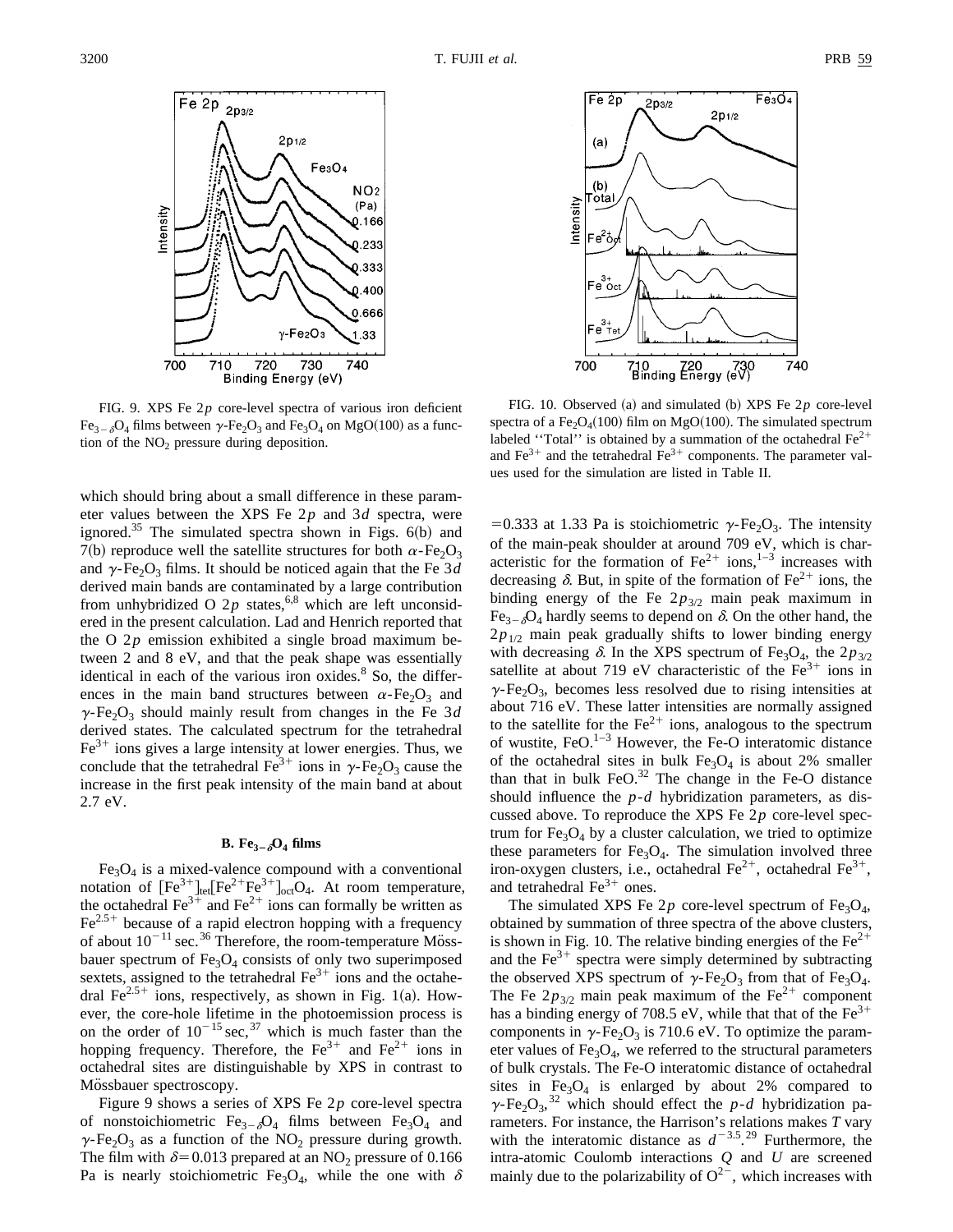

FIG. 11. XPS spectra of the valence-band region of iron deficient Fe<sub>3- $\delta$ </sub>O<sub>4</sub> films between  $\gamma$ -Fe<sub>2</sub>O<sub>3</sub> and Fe<sub>3</sub>O<sub>4</sub> on MgO(100) as a function of the  $NO<sub>2</sub>$  pressure during deposition.

decreasing an interatomic distance as  $r^{-3}$ .<sup>27</sup> The parameters of the Fe<sup>2+</sup> ions are expected to have an increase in  $\Delta$  and *T*, and a decrease in *Q* and *U* compared to those of the  $Fe<sup>3+</sup>$ ions because of the increasing electron densities. On the other hand, the interatomic distance of tetrahedral sites of  $Fe<sub>3</sub>O<sub>4</sub>$  is slightly decreased in spite of the large increase in unit-cell volume, compared to  $\gamma$ -Fe<sub>2</sub>O<sub>3</sub>. Thus, the spectrum of the tetrahedral  $Fe<sup>3+</sup>$  in Fe<sub>3</sub>O<sub>4</sub> was simulated by using the same hybridization parameters in  $\gamma$ -Fe<sub>2</sub>O<sub>3</sub>.

Following the above procedure qualitatively, the simulated spectrum for  $Fe<sub>3</sub>O<sub>4</sub>$  can well reproduce the smeared-out satellite structures between 714 and 720 eV. The broad intensities at about 716 eV can mainly be assigned to the satellite structures of the octahedral  $Fe<sup>2+</sup>$  ions. The satellites in the octahedral  $Fe<sup>3+</sup>$  spectrum also shift their intensities to lower binding energies, but those due to the tetrahedral ions are unchanged. Thus, the unresolved net satellite structures are produced. Unfortunately, our simulation could not reproduce the asymmetric broadening of the Fe 2*p* main peaks very well. This probably results from the larger bandwidth of the XPS final states for  $Fe<sub>3</sub>O<sub>4</sub>$ , reflecting the higher conductivity of this material.<sup>7</sup> According to the ZSA diagram shown in Fig. 5, the Fe<sup>2+</sup> ions in Fe<sub>3</sub>O<sub>4</sub> are plotted in the intermediate regime between the Mott-Hubbard and charge-transfer insulators, just like  $FeO.<sup>22</sup>$  However, the higher conductivity in  $Fe<sub>3</sub>O<sub>4</sub>$ , due to the rapid electron hopping, makes the ZSA classification not applicable to this oxide.

Shown in Fig. 11 are the observed XPS spectra of the valence-band region of the Fe<sub>3- $\delta$ </sub>O<sub>4</sub> films as a function of the NO2 pressure. The integrated intensity of the valence-band peaks in Fig. 8, normalized on the O 2*s* intensity, gradually decreases with increasing  $\delta$  in Fe<sub>3- $\delta$ </sub>O<sub>4</sub>. This result supports the idea that the valence-band intensity is proportional to the number of 3*d* electrons. The spectra have the structures that are strongly dependent on the stoichiometry of the films. With the formation of  $Fe^{2+}$  ions, the three-peak structure in the main band becomes unresolved and the intensity at the Fermi level  $E_F$  increases. Furthermore, the satellite band



FIG. 12. Observed (a) and simulated (b) XPS spectra of the valence-band region of a  $Fe<sub>3</sub>O<sub>4</sub>(100)$  film on MgO(100). The parameter values measured in the XPS Fe  $2p$  spectrum (Fig. 10) are used for the simulation. The simulated spectrum labeled ''Total'' is obtained by the summation of the octahedral  $Fe^{2+}$  and  $Fe^{3+}$  and the tetrahedral  $Fe<sup>3+</sup>$  components.

gradually shifts its position to lower binding energy with increasing  $Fe^{2+}$  content. The  $Fe^{2+}$  derived spectrum obtained by subtracting the spectrum of  $\gamma$ -Fe<sub>2</sub>O<sub>3</sub> from that of Fe<sub>3</sub>O<sub>4</sub> has a main band with a shallow binding-energy level at about 0.83 eV. This intensity near  $E_F$  can be related with the conducting nature of the  $Fe_{3-6}O_4$  films. The simulated XPS Fe  $3d$  spectrum shown in Fig.  $12(b)$  was simply obtained by a summation of three spectra of the octahedral  $Fe^{2+}$  and  $Fe^{3+}$ and the tetrahedral  $\text{Fe}^{3+}$  ions, similarly to simulate the XPS Fe 2*p* core-level spectrum. The same parameter values of  $\Delta$ , *T*, and *U* derived from the XPS Fe 2*p* spectra were used for the calculation. Although the observed valence-band spectrum is contaminated by unhybridized O  $2p$  levels,<sup>8</sup> the simulated spectrum can well reproduce the changes in the structures of the satellite band and the main band with shallow binding energy, going from  $\gamma$ -Fe<sub>2</sub>O<sub>3</sub> to Fe<sub>3</sub>O<sub>4</sub>.

#### **V. CONCLUSION**

We reported on a systematic analysis of XPS Fe 2*p* corelevel and valence-band spectra of various iron-oxide films prepared by  $NO<sub>2</sub>$ -assisted MBE. The observed XPS spectra, which were in good agreement with spectra of bulk crystals, were interpreted using cluster-model calculations. The satellite structures in the XPS spectra were caused by the Fe 3*d*-O2*p* hybridization. The XPS Fe 2*p* spectrum of  $\gamma$ -Fe<sub>2</sub>O<sub>3</sub> had a smaller satellite intensity compared to  $\alpha$ -Fe<sub>2</sub>O<sub>3</sub>, because of the larger Fe 3*d* to O 2*p* hybridization in  $\gamma$ -Fe<sub>2</sub>O<sub>3</sub>. Furthermore, the XPS valence-band spectrum of  $\gamma$ -Fe<sub>2</sub>O<sub>3</sub>, which was comprised of both Fe 3*d* and O 2*p* levels, had a larger normalized intensity than that of  $\alpha$ -Fe<sub>2</sub>O<sub>3</sub>. Both findings indicated an increased covalency of the Fe-O bonds in  $\gamma$ -Fe<sub>2</sub>O<sub>3</sub> compared to  $\alpha$ -Fe<sub>2</sub>O<sub>3</sub>. By adjusting the  $NO<sub>2</sub>$  pressure during deposition, it was also possible to obtain  $Fe_{3-\delta}O_4$  with a precisely controlled stoichiometry.